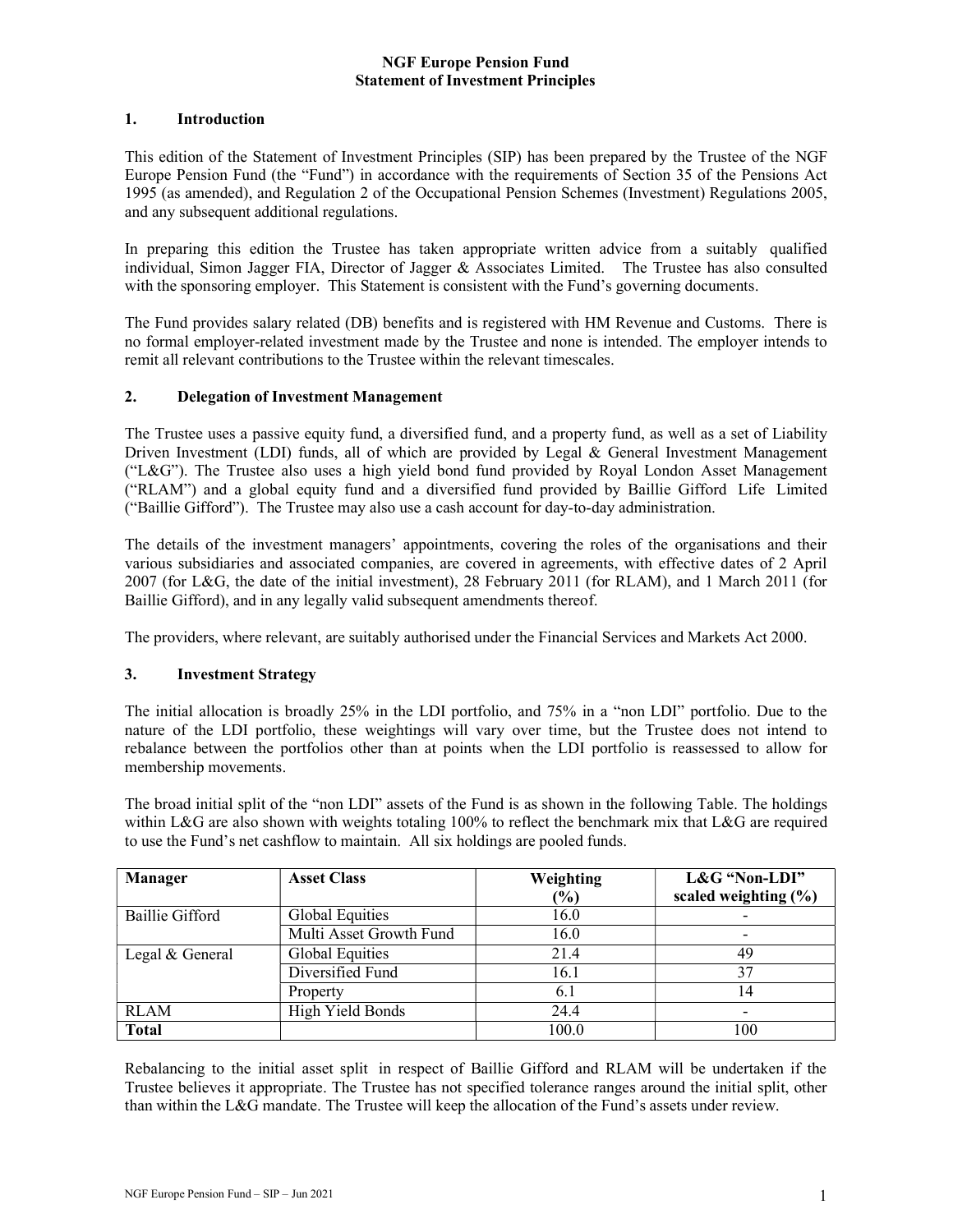The L&G LDI portfolio is constructed to mirror a proportion of the liabilities (the desired interest rate and inflation "hedging ratios") on a specified valuation basis (currently approximating to its Technical Provisions). In the event that market movements lead to a situation of a capital call or a capital distribution being required, this will normally be dealt with by having money move to or from the "non LDI" mandate with L&G. The LDI framework document sets out how the hedge may be altered due to market movements.

The L&G Global Equity Fixed Weights (50:50) Index Fund is passively managed and aims to produce returns in line with 5 regional equity indices, proportioned as follows: 50% UK Equity and 50% Overseas Equity (comprising 17.5% North America, 17.5% Europe ex-UK, 8.75% Japan and 6.25% Asia Pacific ex-Japan).

The L&G Diversified Fund is a fund-of-funds arrangement that aims to provide exposure to a wide range of asset classes, to provide a similar rate of return as developed market equities over the long term.

The L&G Property Fund has the discretion to invest in UK commercial property. The Trustee expects that the proportion of the overall Fund's assets held in the L&G Property Fund will be around 5%, although any rebalancing may be done on an infrequent basis due to the higher investment costs associated with property.

The RLAM Sterling Extra Yield Bond Fund is an actively managed bond fund that invests primarily in unrated corporate bonds and out-of-favour investment grade bonds, as well as conventional high yield stocks defined as corporate bonds of lower than investment grade.

The Baillie Gifford Global Alpha Pension Fund is an actively managed global equity fund that normally makes direct investments into the relevant equity regions, however the fund may also use Baillie Gifford OEIC sub-funds to gain diversified exposure to certain areas. The fund's benchmark is the MSCI All Countries World Index.

The Baillie Gifford Multi Asset Growth Fund is an actively managed product that does not have a fixed market-based benchmark. Instead, it seeks to generate returns through exposure to a broad range of asset classes. The performance target is to achieve a return at least 3.5% p.a. ahead of the UK Base Rate, with volatility less than 10% p.a.

Full details of the investment restrictions placed on each manager (including restrictions in relation to the allocation of assets, credit limits, and the use of asset classes such as derivatives and foreign currency) are contained within the investment agreements mentioned above and in the documentation for each of the individual products produced by the managers. The Trustee has placed no additional constraints on the investment managers.

The Trustee considers the investment strategy in place and the investment products used to be appropriate for the Fund. In formulating the strategy and deciding on the suitability of the products, the Trustee sought advice from professional advisers. The Trustee will review their decisions from time to time with its advisers.

# 4. Expected Return on Investments

Equity products are designed to produce returns in excess of both general salary and price inflation over the long term. The equity products used by the Trustee are expected to enhance the real value of the Fund's assets over the long term, which is a fundamental element of the Trustee's investment policy.

Although these products have the expectation of higher long-term returns, the funds may produce volatile absolute returns over short-term periods. However, the use of the LDI and bond products should reduce the volatility in the funding level at the overall Fund level.

The L&G Global Equity Index Fund is a fund-of-funds product and therefore does not aim to track a single index. The aim of each of the underlying funds is to match the performance of a corresponding index whilst aiming for a particular tracking error in two out of every three years. The details of the main indices and the current corresponding tracking errors are as follows: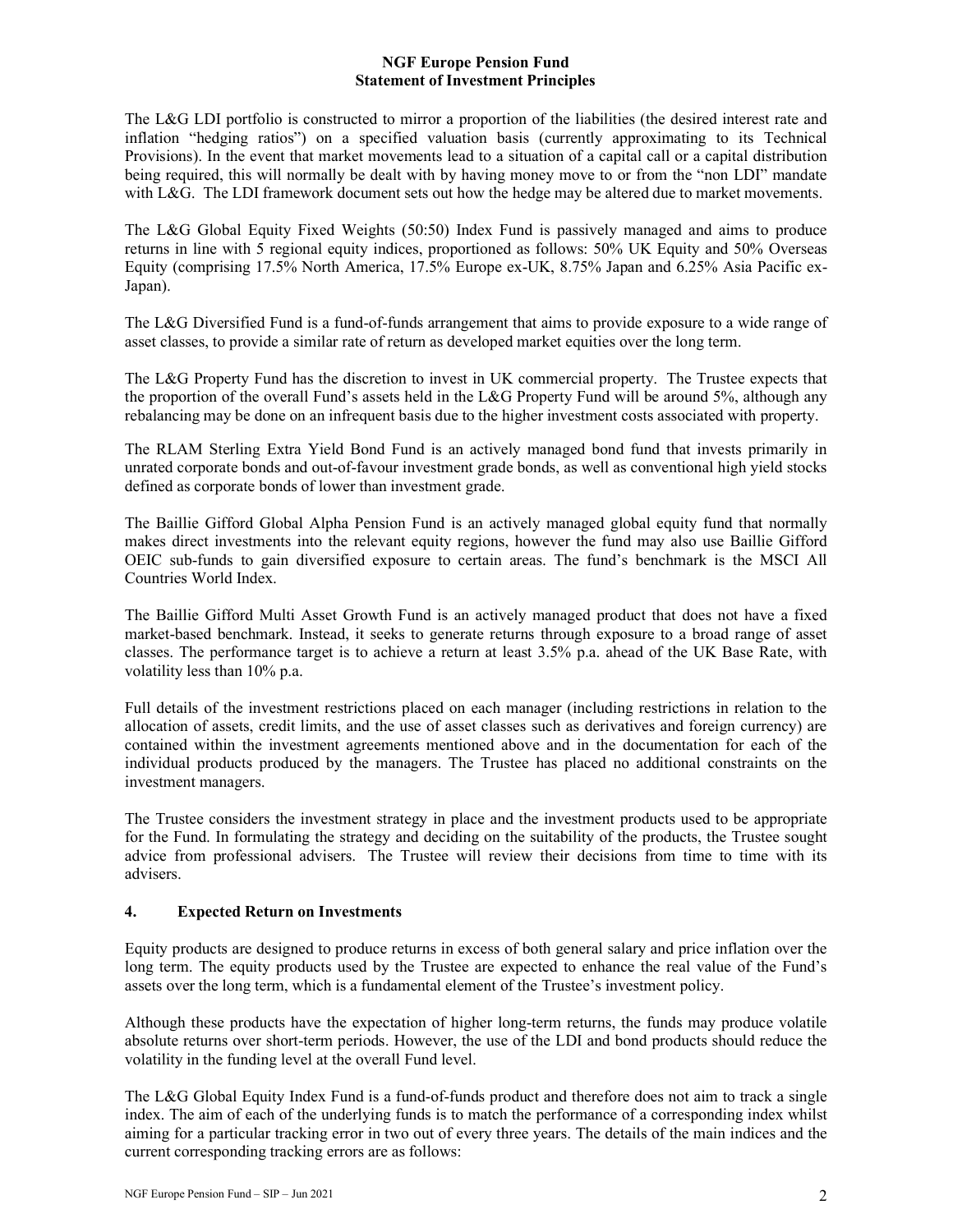| <b>Equity Fund</b>             | Index                            | Tracking error    |
|--------------------------------|----------------------------------|-------------------|
| UK.                            | FTSE All-Share                   | $+/- 0.25\%$ p.a. |
| North America                  | FT World North American          | $+/- 0.50\%$ p.a. |
| Europe (excluding-UK)          | FT World Europe (ex-UK)          | $+/- 0.50\%$ p.a. |
| Japan                          | FT World Japan                   | $+/- 0.50\%$ p.a. |
| Asia Pacific (excluding Japan) | FT World Asia Pacific (ex-Japan) | $+/- 0.75\%$ p.a. |

The L&G Diversified Fund aims to provide a similar rate of return as developed market equities over the long term, but this annual return can also be thought of as Gilts + 3.5%-4.0% (where Gilts are taken as the risk free rate, rather than short term cash). The Fund's volatility is expected to be 2/3rds of that of global developed market equities over the long term.

The L&G Property Fund product aims to exceed the IPD All Balanced Funds index net of fees over rolling three and five-year periods.

The RLAM Sterling Extra Yield Bond Fund aims to achieve a high level of income, and seeks to achieve a gross redemption yield of 1.25 times the gross redemption yield of the FTSE Actuaries British Government 15 Year Index. In addition, RLAM and the Trustee broadly expect the fund to outperform the iBoxx Sterling Non-Gilts All Maturities Index by 1.5% per annum over rolling 3-year periods.

The Baillie Gifford Global Alpha Pension Fund aims to outperform the MSCI All Countries World Index by 2% - 3% p.a. (gross of fees) over rolling three-year periods.

The Baillie Gifford Multi Asset Growth Fund aims to be 3.5% p.a. ahead of the UK Base Rate (net of fees) over rolling five-year periods, with an annual volatility of returns of less than 10%.

The investment performance of the Fund is monitored six-monthly on an independent basis through a report from Jagger & Associates, but additional interim information is obtained from time to time.

#### 5. Risk Management & Risk Measurement

The Trustee is satisfied that the investment managers used are prudent and professional in their general approach to investment. The investment products used involve holding units in pooled funds that maintain diversified portfolios of underlying assets (e.g. shares, bonds, and other financial instruments). This reduces the risk to the Fund of investing in any specific individual asset.

The use of some passive funds removes some of the risk involved in a purely active investment strategy. The use of three separate investment managers (L&G, RLAM, and Baillie Gifford), including two equity mandates and two diversified fund mandates, reduces the manager risk faced by the Fund.

The funds used are viewed as appropriate investment vehicles for the investment strategy of an ongoing pension scheme. The Trustee will keep the asset allocation under review, and risk measurement forms part of the performance monitoring process.

#### 6. Realisation of Investments

The Trustee's policy is to ensure that the assets invested are sufficiently realisable to enable the Trustee to meet its obligations to provide benefits as they fall due. The Trustee is satisfied that the arrangements in place conform to this policy. The Trustee monitors their net cashflow position, the likely need to realise capital, and hence any effect on asset allocation and the choice of investment funds.